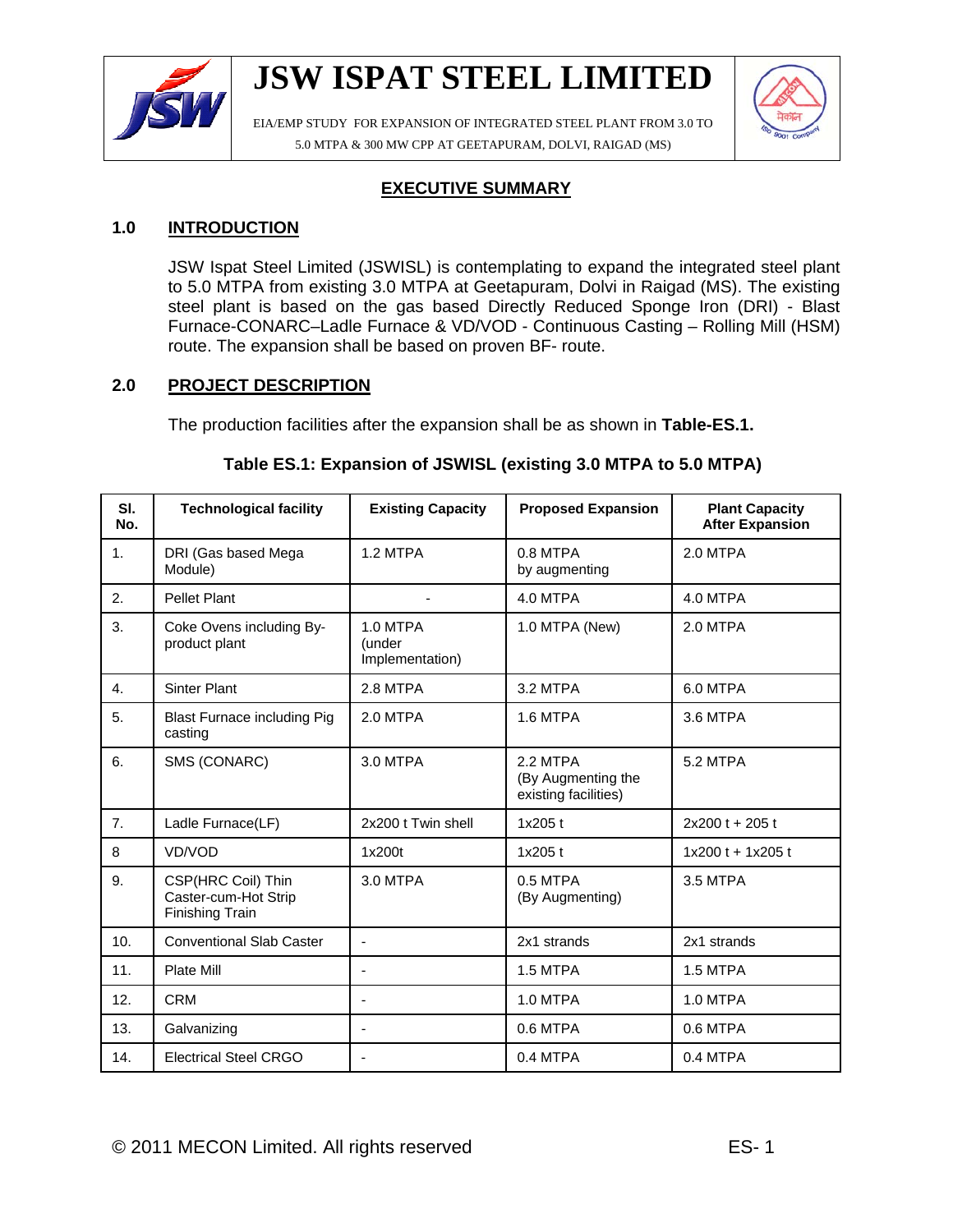

EIA/EMP STUDY FOR EXPANSION OF INTEGRATED STEEL PLANT FROM 3.0 TO 5.0 MTPA & 300 MW CPP AT GEETAPURAM, DOLVI, RAIGAD (MS)



| SI.<br>No. | <b>Technological facility</b> | <b>Existing Capacity</b> | <b>Proposed Expansion</b>                                                       | <b>Plant Capacity</b><br><b>After Expansion</b>                                  |
|------------|-------------------------------|--------------------------|---------------------------------------------------------------------------------|----------------------------------------------------------------------------------|
| 15.        | Tin Plate Mill                | ۰                        | 0.4 MTPA                                                                        | 0.4 MTPA                                                                         |
| 16.        | <b>Colour Coating Plant</b>   | ٠                        | $0.5$ MTPA                                                                      | $0.5$ MTPA                                                                       |
| 17.        | Lime /Dolo Plant              | 600 TPD                  | 1200 TPD                                                                        | 1800 TPD                                                                         |
| 18.        | Oxygen Plant                  | 1600 TPD                 | 2000 TPD                                                                        | 3600 TPD                                                                         |
| 19.        | Captive Power Plant           | ۰                        | 300 MW (from surplus<br>gases of BF &<br>CO)+55 MW from<br>WHRB of various unit | 300 MW (from surplus<br>gases of BF & CO)<br>+55 MW from WHRB<br>of various unit |

## **3.0 DESCRIPTION OF THE ENVIRONMENT**

### **3.01 Introduction**

The study area has been taken as 10.0 km radius around the existing plant at Dolvi. The baseline environmental data was generated during summer season (March to May, 2011) for meteorology, air quality, water quality, noise levels and soil characteristics, by setting up a number of monitoring stations. Further, existing ecological and socioeconomic features were also studied. The collected data were analysed for identifying, predicting and evaluating environmental impacts. The maximum anticipated impacts were assessed and based on these an environmental management plan has been drawn.

### **3.02 Meteorology**

A meteorological station was set up at JSWISL Office building. In summer season overall, the predominant wind directions for March 2011 –May 2011 were WNW (prevailing for 21.72% of the time), NW (18%), SSE (16.46%), S (9.70%), W (6.35%) and SW (6.17%). Calm conditions prevailed for 1.77% of the time. The wind velocity was mostly between 0.5 to 10.5 m/s.

### **3.03 Air Environment**

Ambient Air Quality (AAQ) was monitored at nine monitoring stations. The results are compared with National Ambient Air Quality Standards (NAAQS) of Ministry of Environment & Forest (MOE&F) vide notification GSR 826 (E) dated Nov 16, 2009. The results of PM 10, PM 2.5,  $SO<sub>2</sub>$ , NOx and CO at all the monitoring stations (Table-ES.2) were found to be well within the respective permissible limit for industrial, residential, rural and other areas.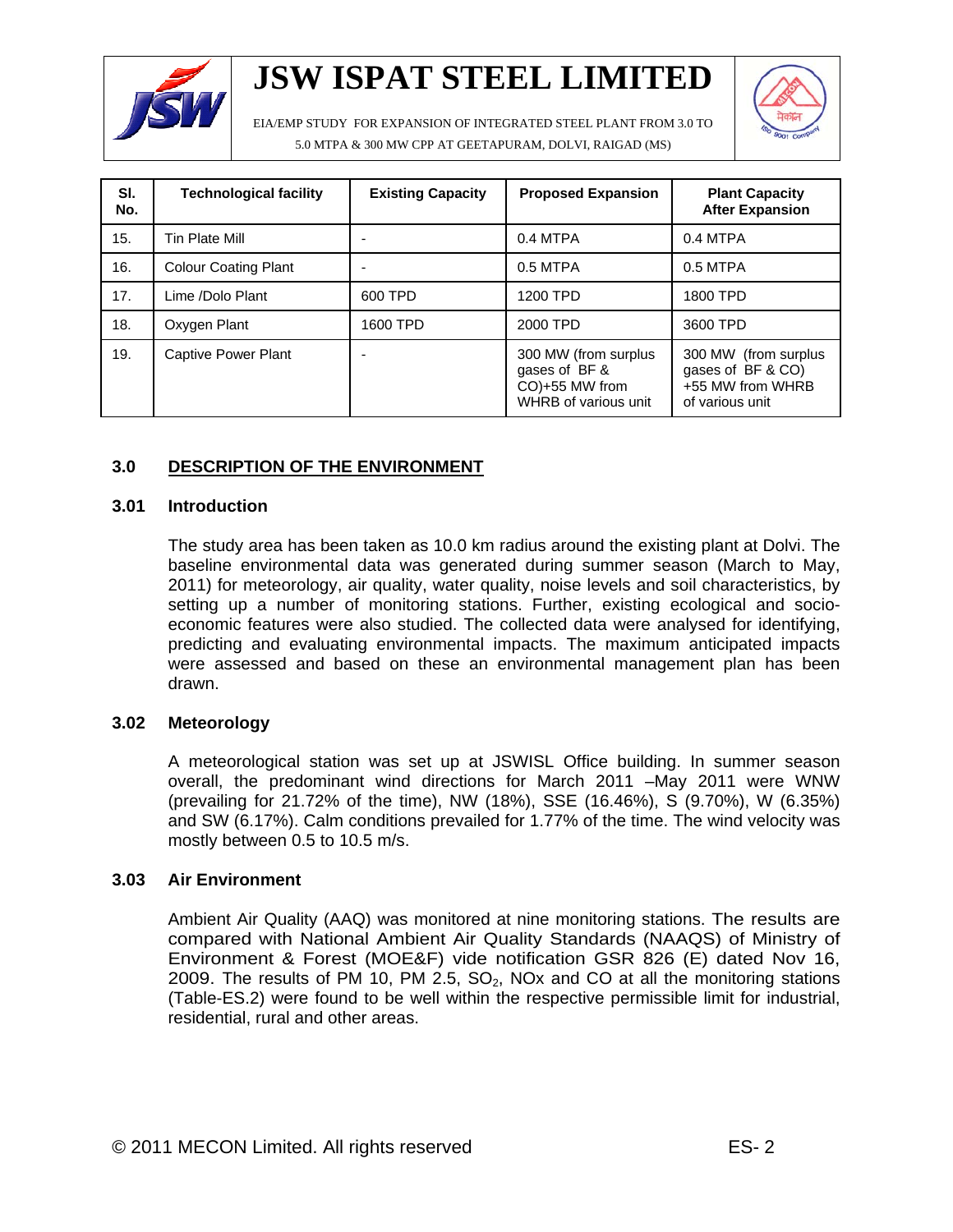

EIA/EMP STUDY FOR EXPANSION OF INTEGRATED STEEL PLANT FROM 3.0 TO 5.0 MTPA & 300 MW CPP AT GEETAPURAM, DOLVI, RAIGAD (MS)



| <b>Parameters</b>          |      | Results ( $\mu$ g/m <sup>3</sup> ) |                 |                 |                 |                |                 |                     |                 |                 |
|----------------------------|------|------------------------------------|-----------------|-----------------|-----------------|----------------|-----------------|---------------------|-----------------|-----------------|
|                            |      | Gadab                              | <b>Dolvi</b>    | Navegaon        | Vadkhal         | <b>Shirki</b>  |                 | Vashinaka Dharamtar | Ghaswad         | <b>Kusumble</b> |
|                            |      | Village                            | Village         | Village         | Village         | Village        | Village         | <b>Village</b>      | Village         | <b>Village</b>  |
|                            |      | (A1)                               | (A2)            | (A3)            | (A4)            | (A5)           | (A6)            | (A7)                | (A8)            | (A9)            |
|                            | Max  | 96                                 | 85              | 98              | 96              | 46             | 94              | 91                  | 45              | 58              |
| <b>PM 10</b>               | Min. | 44                                 | 33              | 58              | 29              | 20             | 39              | 38                  | 21              | 28              |
|                            | Avg. | 75                                 | 63              | 78              | 49              | 33             | 61              | 62                  | 31              | 48              |
|                            | Max  | 27                                 | 23              | 33              | 25              | 20             | 33              | 31                  | 17              | 20              |
| PM 2.5                     | Min. | 21                                 | $\overline{15}$ | $\overline{25}$ | $\overline{18}$ | 10             | $\overline{28}$ | $\overline{22}$     | $\overline{12}$ | $\overline{12}$ |
|                            | Avg. | 24                                 | 19              | 29              | 21              | 16             | 31              | 26                  | 14              | 20              |
|                            | Max  | 8                                  | $\overline{8}$  | $\overline{7}$  | $\overline{9}$  | $\overline{6}$ | 10              | 11                  | $\overline{6}$  | $\overline{6}$  |
| SO <sub>2</sub>            | Min. | <b>BDL</b>                         | <b>BDL</b>      | <b>BDL</b>      | <b>BDL</b>      | <b>BDL</b>     | <b>BDL</b>      | <b>BDL</b>          | <b>BDL</b>      | <b>BDL</b>      |
|                            | Avg. | $\overline{\phantom{a}}$           | $\sim$          | $\blacksquare$  | ۰               | $\blacksquare$ | $\blacksquare$  | $\blacksquare$      | $\blacksquare$  | $\frac{1}{2}$   |
|                            | Max  | 22                                 | 24              | 23              | 21              | 22             | 24              | 24                  | 19              | 20              |
| NO <sub>X</sub>            | Min. | 10                                 | 10              | 13              | 9               | 8              | 10              | 10                  | 10              | 9               |
|                            | Avg. | 14                                 | 15              | 18              | 13              | 14             | 15              | 17                  | 13              | 15              |
|                            | Max  | 2235                               | 2471            | 2514            | 2151            | 1825           | 2587            | 2351                | 1846            | 1536            |
| CO                         | Min. | 1388                               | 1425            | 1425            | 1248            | 1258           | 1354            | 1248                | 1235            | 1358            |
|                            | Avg. | 1700                               | 1722            | 1704            | 1666            | 1510           | 1961            | 1604                | 1460            | 1447            |
| Benzo (a)                  | Max  | <b>BDL</b>                         | <b>BDL</b>      | <b>BDL</b>      | <b>BDL</b>      | <b>BDL</b>     | <b>BDL</b>      | <b>BDL</b>          | <b>BDL</b>      | <b>BDL</b>      |
| Pyrene                     | Min. | <b>BDL</b>                         | <b>BDL</b>      | <b>BDL</b>      | <b>BDL</b>      | <b>BDL</b>     | <b>BDL</b>      | <b>BDL</b>          | <b>BDL</b>      | <b>BDL</b>      |
| (BaP)<br>ng/m <sup>3</sup> | Avg. | <b>BDL</b>                         | <b>BDL</b>      | <b>BDL</b>      | <b>BDL</b>      | <b>BDL</b>     | <b>BDL</b>      | <b>BDL</b>          | <b>BDL</b>      | <b>BDL</b>      |

## **Table ES.2: Summarise Values of AAQ Monitoring during summer season**

### **3.04 Water Environment**

Ten surface water and ground water samples were collected and analysed**.** All the parameters in different surface waters were within the CPCB norms for Classes C and D of surface water.

Results of ground water analysis were compared with IS: 10500 (IS: 10500; 1991, amendment no.1, 1993 - norms for drinking water) and all the parameters are well within the prescribed limits.

Quality of all the surface water locations is within the norms for Class A, except SW1 (Amba River upstream of plant) and SW2 (Amba River downstream of plant) where in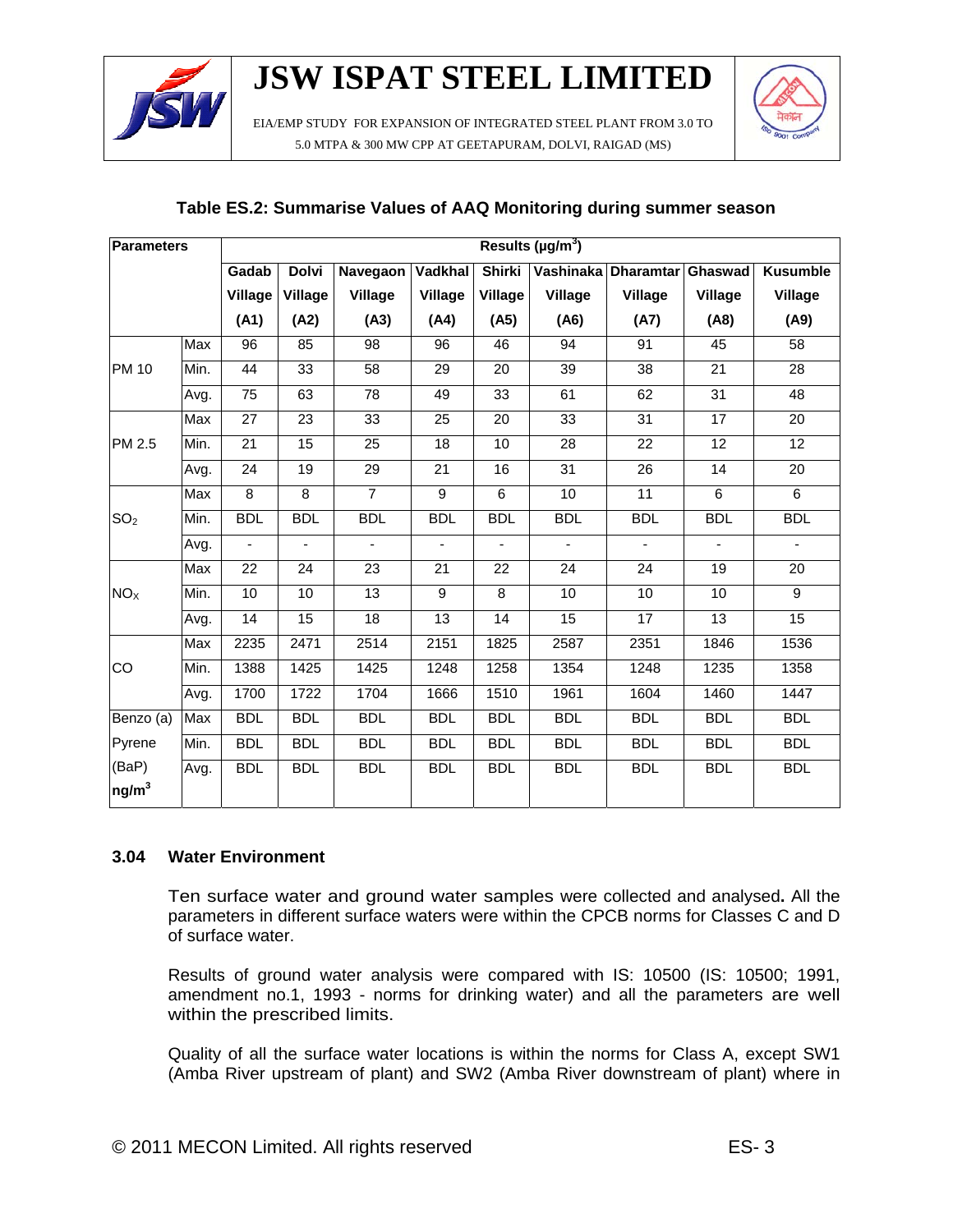

EIA/EMP STUDY FOR EXPANSION OF INTEGRATED STEEL PLANT FROM 3.0 TO 5.0 MTPA & 300 MW CPP AT GEETAPURAM, DOLVI, RAIGAD (MS)



the samples the BOD levels were exceeding the norm for Class C (3mg/l max.). However, the water analysis reports indicating the tidal impacts on SW1 & SW2 samples.

### **3.05 Soil**

Five samples of topsoil were collected and analysed. In the study area the soil pH is near to neutral and varied from 6.5 to 7.4. The test result of pH from different locations indicates that there is no acidic impact on soil due to the industrial activity.

In the tested soil samples most of the nutrients are available in the low to high concentration ranges. Organic carbon was found to be medium to high concentration ranges. Available Phosphorus and Nitrogen is found to be in low to medium concentration ranges, whereas availability of Potassium is found to be low to high ranges. As the major nutrients are not showing any major deviation among the tested soil samples it can be concluded that there is no impact on nutrient contents of soil due to industrial activity.

#### **3.06 Ambient Noise**

The noise monitoring was done at ten locations. The results show that near Near Goa Gate (N2) & Dharmatar Alibag road near Port Junction (N9) both day and night time noise levels are well within the norm for Industrial area. At commercial area the values are within the norm for day & night time. In residential areas all values are well within the prescribed norm.

### **3.07 Ecological Features**

The species commonly found around human settlement are mostly of economic importance. Among the fruit trees, which are common are Mango, Drumstick, Jackfruit, Bel, Jamun, Coconut, Areca-nut, Banana, Papaya, etc.

 The study area is poor in wildlife as there are few good forests in the region and that too away from the study area. In the study area, Hare, Jackals and foxes are seen adjacent to the rocky hills. Langurs and Bonnet monkeys are present in the forest areas as well as in the villages. Wild Boar is found in scrub jungle. Of the reptiles Rat snake, Cobra, Vipers and Phorsa are seen. There is no good forest in the study area due to which wild fauna are poorly represented.

### **3.08 Socio-Economic Environment**

Basic Socio-economic Conditions and Land-use in the study area are as follows:

 $\ddot$  The social structure of the study area is dominated by rural area culture, on one hand and urbanized on the other.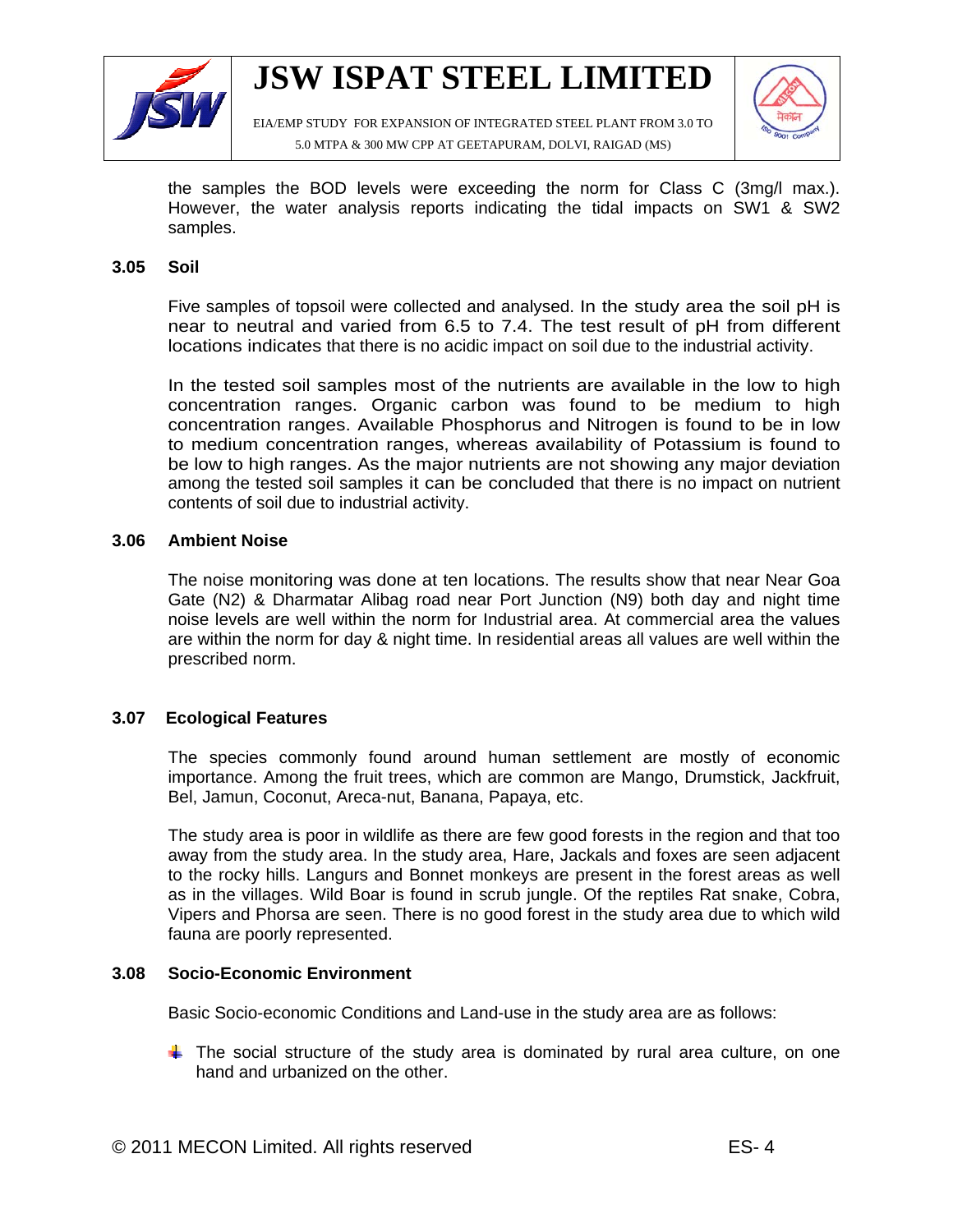

EIA/EMP STUDY FOR EXPANSION OF INTEGRATED STEEL PLANT FROM 3.0 TO 5.0 MTPA & 300 MW CPP AT GEETAPURAM, DOLVI, RAIGAD (MS)



- $\downarrow$  Literacy level among the respondents is average.
- Educational facilities are not job-oriented which is required to improve skilldiversification among people, specifically, local youth so that they get jobs in the small-scale industries in the vicinity of JSWISL.
- $\ddotmark$  The employment rate is moderate. Agriculture still plays an important role in rural economy. However, many people are engaged in service and other activities.
- **People are having very small plot of land holding. The land is not enough to meet** their needs and therefore rural people of the area prefer to work in construction related activities.

### **3.09 Baseline Status of Existing JSWISL plant**

### **Stack Emissions**

The stack monitoring of major units was carried out during the study and results indicate that values of PM are within the norm of 150 mg/Nm3 as stipulated by MPCB for various units of the Plant.

### **Work –zone emissions**

Work zone SPM values were found within the norms of Factory Act.

### **4.0 ANTICIPATED ENVIRONMENTAL IMPACTS**

### **4.01 Impact During Construction**

All of the major construction activity will be limited within the existing JSWISL plant premises having all infrastructure facilities. As such no large-scale construction activity covering a large area and contributing considerable pollution is expected. Further, the impact of such activities will be temporary and will be restricted to the construction phase only.

### **4.02 Operational Phase Impact**

During operation of the plant, environmental releases in the form of air emissions, wastewater discharges, solid waste, noise, etc, may affect air, water, land and ecological environment directly. In addition to the above primary impact, some indirect impact on the surrounding socio-economic environment may also take place. These are mentioned below in brief.

### **Air Environment**

The principal impacts on ambient air quality due to operation of the proposed units will be due to emissions from the stacks of the proposed units and emissions of fugitive dust from the iron ore and coal handling areas. The predicted maximum contribution of all the proposed major stacks to GLC is 12.96 ug/m3 for PM10, 3.08 ug/m3 for SO2 and 7.58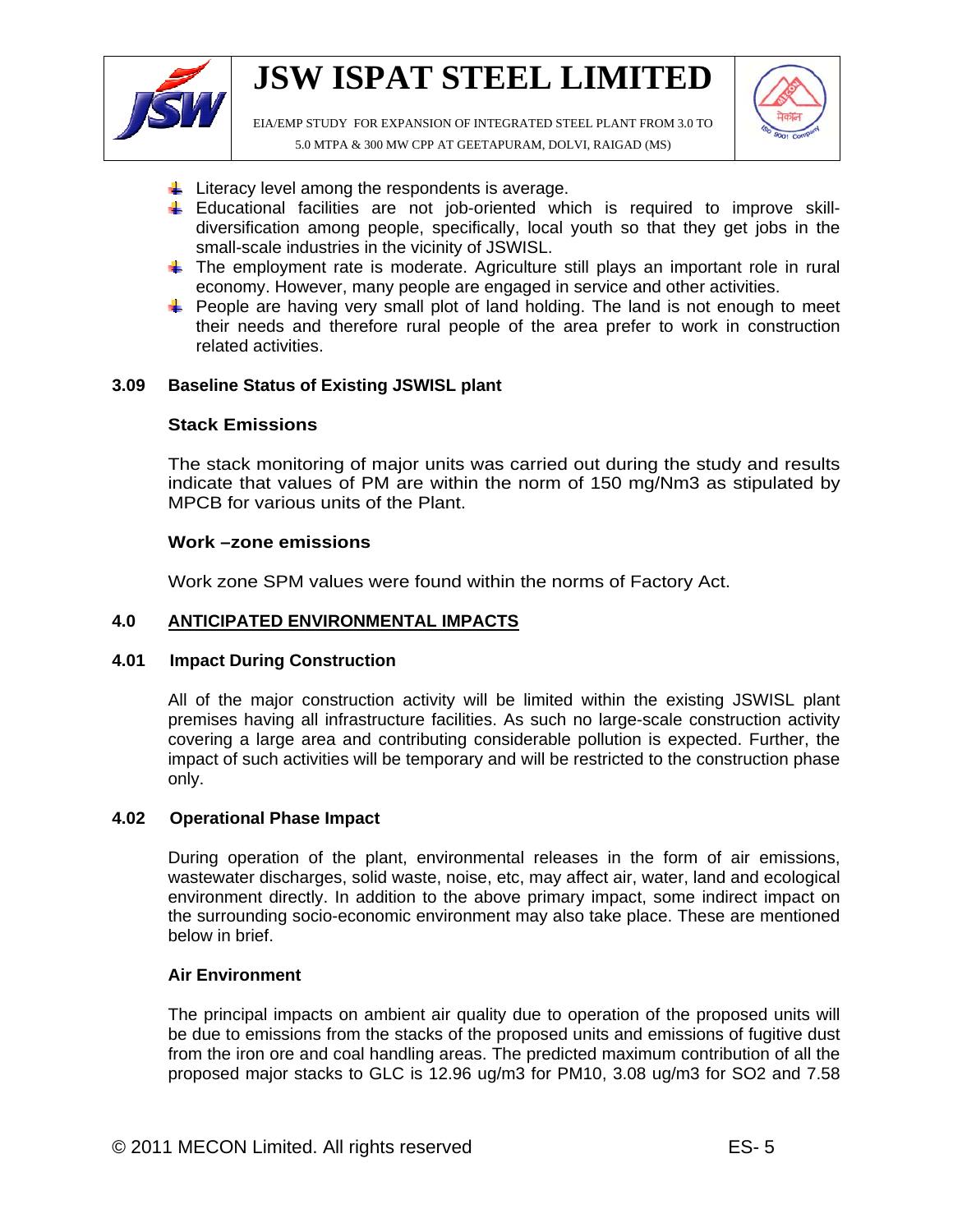

EIA/EMP STUDY FOR EXPANSION OF INTEGRATED STEEL PLANT FROM 3.0 TO 5.0 MTPA & 300 MW CPP AT GEETAPURAM, DOLVI, RAIGAD (MS)



ug/m3 for NOx respectively. The nearest AAQ monitoring station where maximum GLC values have occurred is in southeast direction close to plant. The monitored background mean value for AAQ in predominant direction is 75 ug/m3 for PM 10, 8.0 ug/m3 for  $SO<sub>2</sub>$ and 14.0 ug/m3  $NOx<sub>x</sub>$  for summer season respectively. The predicted contributions of different pollutants from the proposed steel plant when added with the monitored existing background levels in predominant direction indicate that the maximum concentrations will be 87 ug/m<sup>3</sup>, 11.8 ug/m<sup>3</sup> and 29.58 ug/m<sup>3</sup> for PM-10, SO<sub>2</sub> and NOx respectively. The concentration is within the norms of Industrial, Residential, Rural & Other Area norms. Since the values are much less then the norms for industrial areas, no significant impacts are expected from the proposed expansion of steel plant provided steel plant authority incorporates pollution control measures indicated in the report and implemented holistically. From the results it is observed that impact from operation of its rated capacity of 5.0 MTPA will be within the norms of ambient air quality.

Habitation centers such as Pen and Alibag are about 8 and 22 km away from plant in reference direction respectively and the levels of air pollutants expected are much less. Hence no significant impact is envisaged.

### **Impact on Water Environment**

## Water Usage and Effect of Water Withdrawal

The requirement of make-up water for the proposed expansion will be 2590 m3/h. This will be met from dam on Amba River at Nagothane KT Bhandara. No impact on ground water is envisaged since no ground water will be drawn by JSWISL for the proposed expansion programme.

### Surface Water Pollution

JSWISL proposes maximum recirculation/reuse of waste water in normal circumstances. The anticipated wastewater generation after capacity expansion will be about 50 m3/hr (including floor washings, etc), which will meet the statutory norm and will be used for green belt development. However, during monsoon season JSWISL may be allowed to discharge treated wastewater of 50 m3/h (max) outside the plant premises through storm water drains.

### **Impact of Solid Waste**

The major solid wastes expected to be generated from the various facilities of integrated steel plant are as follows:

| SI.<br><b>No</b> | Solid waste      | <b>Generation tpa</b><br>@ 5.0 MTPA | <b>Proposed disposal</b>                                                              |  |  |  |  |
|------------------|------------------|-------------------------------------|---------------------------------------------------------------------------------------|--|--|--|--|
|                  | Slag             |                                     |                                                                                       |  |  |  |  |
| а.               | Iron Making slag | 1,080,000                           | Granulated partially used in slag grinding<br>unit within plant and remaining sold to |  |  |  |  |

### **Table ES.3: Solid Waste Generation and its probable Re-use**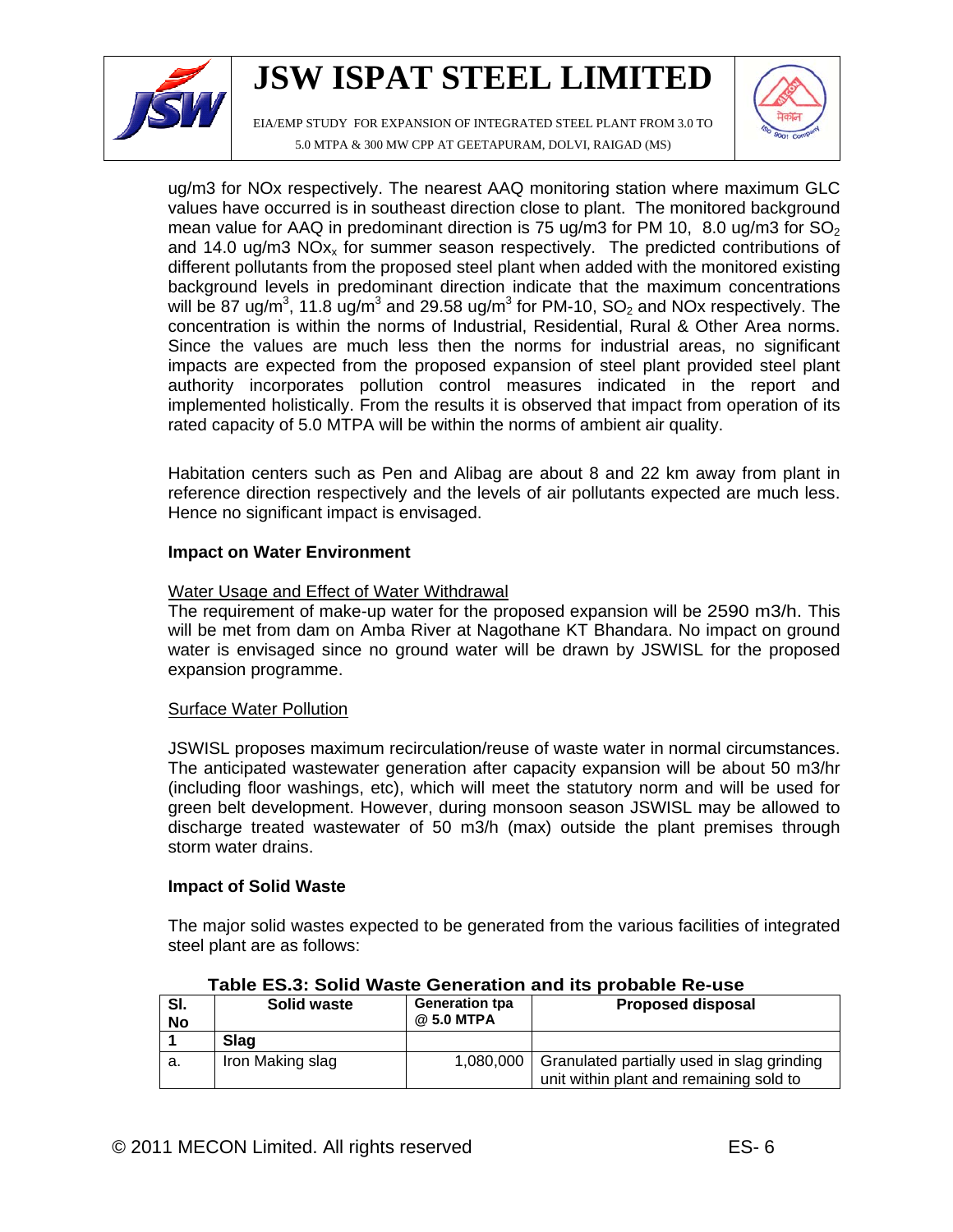

EIA/EMP STUDY FOR EXPANSION OF INTEGRATED STEEL PLANT FROM 3.0 TO



5.0 MTPA & 300 MW CPP AT GEETAPURAM, DOLVI, RAIGAD (MS)

| SI.<br><b>No</b> | Solid waste                              | <b>Generation tpa</b><br>@ 5.0 MTPA | <b>Proposed disposal</b>                                                                                                                                                                 |
|------------------|------------------------------------------|-------------------------------------|------------------------------------------------------------------------------------------------------------------------------------------------------------------------------------------|
|                  |                                          |                                     | outside.                                                                                                                                                                                 |
| b <sub>1</sub>   | Steel making slag                        | 1,000,000                           | Additional slag will be generated. Partly<br>will be used after processing in slag<br>atomizing plant. balance in filling low lying<br>area, boulder soling, internal road making<br>etc |
| $\mathbf{2}$     | Sludge                                   |                                     |                                                                                                                                                                                          |
| a.               | Iron making / Filter plant<br>sludge     | 70,100                              | Used in Pellet and Sinter Plants after<br>dewatering                                                                                                                                     |
| b <sub>1</sub>   | SIP process water<br>sludge              | 73,300                              | Used in Sinter plants after dewatering                                                                                                                                                   |
| 3                | <b>Mill scales</b>                       |                                     |                                                                                                                                                                                          |
| a.               | Steel making shop                        | 26,000                              | Used in CONARC                                                                                                                                                                           |
| b.               | Rolling mills                            | 41,500                              | Used in Sinter plants                                                                                                                                                                    |
| C <sub>1</sub>   | <b>SIP Fines</b>                         | 439,400                             | Used in Sinter plants                                                                                                                                                                    |
| 4                | <b>Dusts</b>                             |                                     |                                                                                                                                                                                          |
| a.               | Flue dust from Blast<br>furnace          | 62,100                              | Used in Sinter plants                                                                                                                                                                    |
| b <sub>1</sub>   | Dust from bag filter of<br><b>CONARC</b> | 87,700                              | Used in Sinter plants                                                                                                                                                                    |
| C <sub>1</sub>   | <b>CONARC</b> de-dusting<br>dust         | 2,800                               | Used in Sinter plants                                                                                                                                                                    |
| 5                | Lime / Dolo dusts                        |                                     | Lime + Dolo fines converted to briquettes<br>and used in CONARC and Sinter plants                                                                                                        |

## **Impacts on Noise Levels**

During plant operations noise generated will be close to the compressors and blowers and as a result will be confined within plant boundary and will not have any impact outside the plant boundary. In high noise work-zone, protective measures as given in Environmental Management Plan will be followed to minimize the impact on workers.

### **Impact on Ecological Features**

Since the change in ambient air quality due to emissions from the proposed capacity expansion will be small, vegetation in study area will not be damaged. The waste water discharge from the plant will be minimal and will meet the surface water discharge norm. Thus there will be no impact / positive impact on the ecological components of surface water bodies in the area.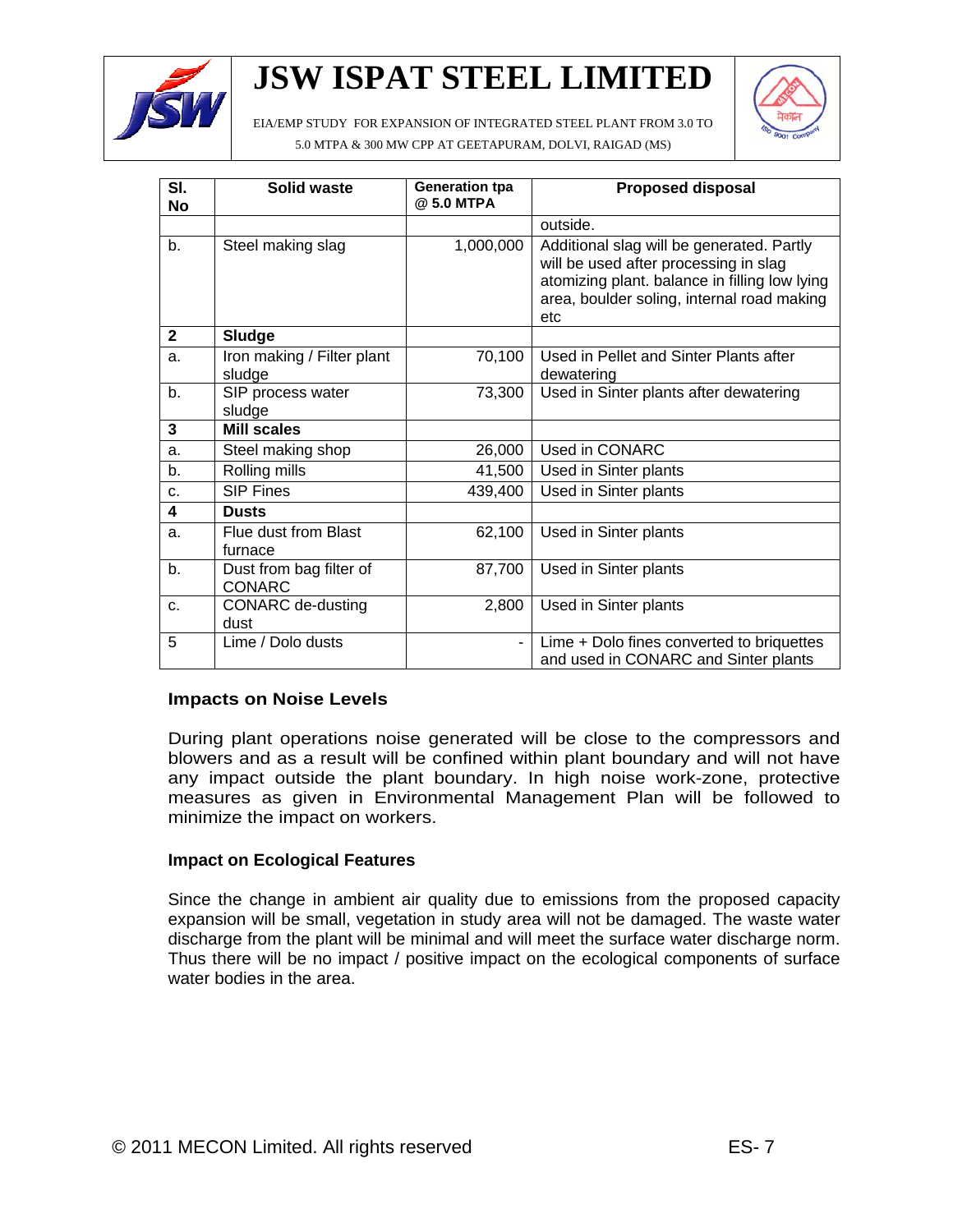

EIA/EMP STUDY FOR EXPANSION OF INTEGRATED STEEL PLANT FROM 3.0 TO 5.0 MTPA & 300 MW CPP AT GEETAPURAM, DOLVI, RAIGAD (MS)



## **5.0 ENVIRONMENTAL MANAGEMENT PLAN**

### **5.01 Air Pollution Management**

All stack emission will be designed on PM emission of 50 mg/Nm3 from pollution control equipment. To reduce fugitive dust emission due to handling of iron ore, coal, dust extraction and dust suppression systems will be installed at appropriate locations. Plain water type dust suppression system will be provided at the all around the coal/ raw material stockpiles. The dust suppression systems will consist of water sprinkling systems.

Following are the pollution control equipment to be provided in the expansion project.

| SN.              | <b>Production</b>                           | <b>Proposed Emission Control Devices</b>                                                                          | <b>Design Target</b>                                                                                                              |                                                                                                                                                                                                                                                                                   |
|------------------|---------------------------------------------|-------------------------------------------------------------------------------------------------------------------|-----------------------------------------------------------------------------------------------------------------------------------|-----------------------------------------------------------------------------------------------------------------------------------------------------------------------------------------------------------------------------------------------------------------------------------|
|                  | Unit/ Facilities                            | <b>Non-Point Sources</b>                                                                                          | <b>Point Sources</b>                                                                                                              |                                                                                                                                                                                                                                                                                   |
| 1.               | Coal Handling /<br>Sorting<br>Coke<br>Plant | water<br>- Dust<br>suppression:<br>sprinkler & DFDS<br>- DE system bag filter based:<br>Coal crusher house / Coke |                                                                                                                                   | Dust outlet: $\leq 50$ mg/N m <sup>3</sup><br>Work zone Dust level:<br>$< 5$ mg/m <sup>3</sup>                                                                                                                                                                                    |
|                  |                                             | sorting plant.                                                                                                    |                                                                                                                                   |                                                                                                                                                                                                                                                                                   |
| 2.               | <b>Raw Materials</b><br>Handling<br>Section | - Covered conveyor<br>- Dry Fogging<br>- Water sprinkling<br>- Bag filter - DE system                             | <b>DE Stacks</b>                                                                                                                  | Dust outlet: $\leq 50$ mg/N m <sup>3</sup><br>Work zone Dust level:<br>$\leq$ 5 mg/m <sup>3</sup>                                                                                                                                                                                 |
| 3.               | Coke Oven<br>Battery                        | - On-main charging by HPLA<br>- Coke side dust extraction                                                         | <b>Combustion Stack</b>                                                                                                           | <b>Fugitive Emissions:</b><br><b>5% PLD</b><br><b>1% PLL</b><br><b>4% PLO</b><br>BaP:<br>Work Zone (Battery Top)<br>$\leq 5$ ug/m <sup>3</sup><br>Stack emissions:<br>SPM $\leq$ 50 mg/ m <sup>3</sup><br>$SO_2 \leq 800$ mg/ m <sup>3</sup><br>NOx $\leq$ 500 mg/ m <sup>3</sup> |
| $\overline{4}$ . | Sinter Plant/<br><b>Pellet Plant</b>        | - Raw feed proportioning<br>building, Sinter Cooler, Air<br>Cleaning by DE System<br>comprising of ESP            | - Waste flue gas<br>cleaning by ESP<br>- Sinter Process De-<br>dusting by ESP<br>- Sinter process: low<br>NO <sub>x</sub> burners | Dust outlet: $\leq 50$ mg/N m <sup>3</sup><br>Work zone Dust level:<br>$<$ 5 mg/ m <sup>3</sup>                                                                                                                                                                                   |
| 6.               | SIP Plant                                   | - Raw material preparation &<br>Handling centralized de-<br>dusting facility bag filter                           | - MIDREX Shaft Feed<br>end scrubber.<br>- Product screening<br>end Bag Filter                                                     | Dust outlet: $\leq 100$ mg/N m <sup>3</sup><br>Work zone Dust level:<br>$< 5$ mg/m <sup>3</sup>                                                                                                                                                                                   |
| $\overline{7}$ . | <b>Blast Furnaces</b>                       | - BF Stock House by DE<br>system<br>- BF Cast House by DE<br>system: ESP                                          | - BF Stove Stack<br>- BF Stove : low NOx<br>burners                                                                               | Dust outlet $\leq$ 50 mg/N m <sup>3</sup><br>Work zone Dust level:<br>$<$ 5 mg/ m <sup>3</sup>                                                                                                                                                                                    |

### **Table-ES 4: List of Pollution Control Equipment**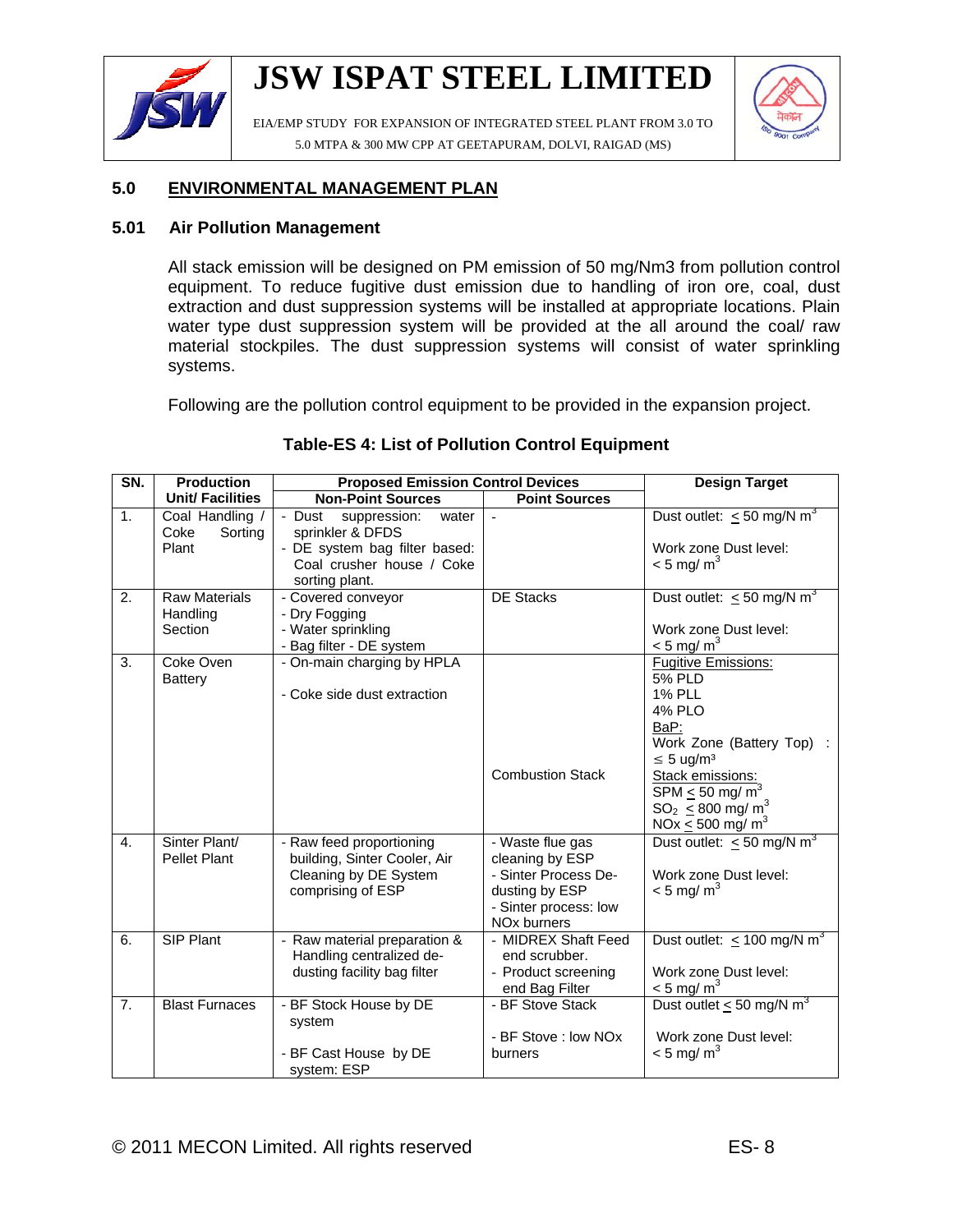

EIA/EMP STUDY FOR EXPANSION OF INTEGRATED STEEL PLANT FROM 3.0 TO



5.0 MTPA & 300 MW CPP AT GEETAPURAM, DOLVI, RAIGAD (MS)

| SN. | <b>Production</b>                             | <b>Proposed Emission Control Devices</b>                                                                                           | <b>Design Target</b>                                                                       |                                                                                               |
|-----|-----------------------------------------------|------------------------------------------------------------------------------------------------------------------------------------|--------------------------------------------------------------------------------------------|-----------------------------------------------------------------------------------------------|
|     | Unit/ Facilities                              | <b>Non-Point Sources</b>                                                                                                           | <b>Point Sources</b>                                                                       |                                                                                               |
| 8.  | <b>Steel Melting</b><br>Shop                  | SMS Material Handling - DE<br>system by Bag filter                                                                                 | Centralised<br>secondary fume<br>extraction system for<br>CONARC / LFs with<br>Bag filter. | Dust outlet < $100 \text{ mg/N m}^3$<br>Work zone Dust level:<br>$< 5$ mg/m <sup>3</sup>      |
| 9.  | Lime & Dolo<br>Plant                          | - Lime Plant Raw Material<br>Bunker Building - De-dusting<br>by Bag Filter.<br>- Lime sizing plant - De-<br>dusting by Bag Filter. | Waste flue gas through<br>Bag filter (fabric)                                              | Dust outlet $\leq 50$ mg/N m <sup>3</sup><br>Work zone Dust level:<br>$< 5$ mg/m <sup>3</sup> |
| 10  | <b>HSM/Plate Mill</b><br>Reheating<br>Furnace |                                                                                                                                    | Low NO <sub>x</sub> burners                                                                | Dust outlet $<$ 50 mg/N m <sup>3</sup>                                                        |
| 11  | Power Plant                                   |                                                                                                                                    | - Low NOx burners                                                                          | Work zone Dust level:<br>$<$ 5 mg/ m <sup>3</sup>                                             |

### **5.02 Water Pollution Management**

The prevention and control of water pollution aim at conserving make-up water by recycling the wastewater after treatment. During the operation of the plant, three major categories of wastewater, viz. blow down water from the cooling tower, slurry water and sanitary waste water streams would be generated. Efforts shall be made to reuse most of the water in the plant itself.

Thus, proposed plant will recycle water to the maximum extent possible. However in abnormal cases periodically small quantities (50 m3/h max) of effluents if and when required shall be discharged to prevent build up of excess dissolved solids through stabilization in pond and will be well within the stipulated norms of quality.

Efforts will be made to harvest rainwater in the plant. Run-off water from the office areas, shop roofs will be collected and used for future use.

Oil sewer will collect water from areas where there are possibilities of contamination by oil (transformer yard, fuel & lubricating oil storage areas, and workshop) and the drains from such areas will be routed through an oil-water separator. The collected oil shall be sold to re-refiner approved by MPCB/CPCB.

All storm water drains from the raw materials and solid waste handling areas will be routed through garland drains into catch pits of sufficient volume to settle out suspended solids present in the storm water run-offs. The clear water will be discharged into natural drainage channels. This type of effluent is anticipated only in monsoon season.

The sewage from the Plant and Canteen will be treated in STP. The treated sewage will be diverted for irrigation of green cover inside plant premises.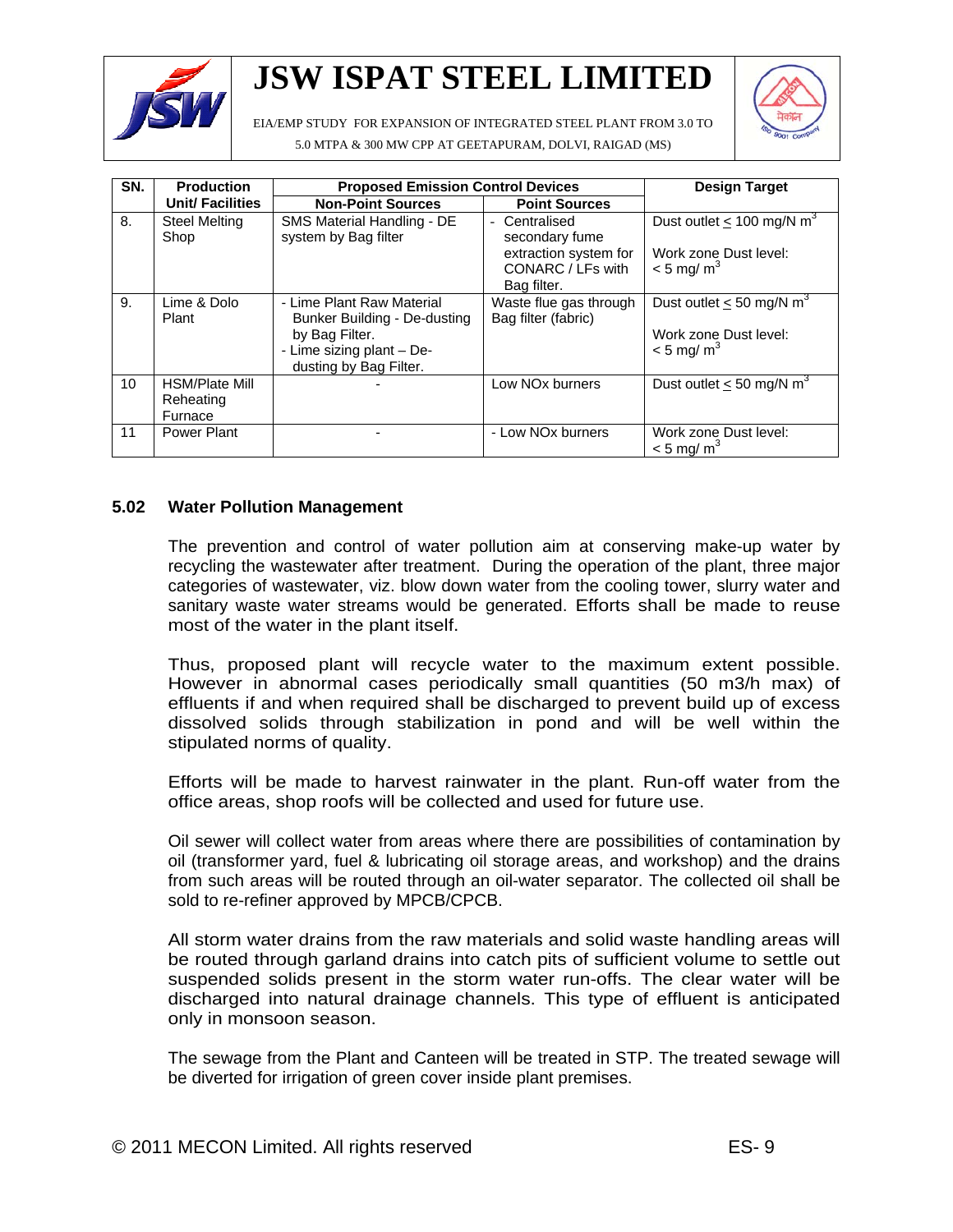

EIA/EMP STUDY FOR EXPANSION OF INTEGRATED STEEL PLANT FROM 3.0 TO 5.0 MTPA & 300 MW CPP AT GEETAPURAM, DOLVI, RAIGAD (MS)



### **5.03 Solid Waste Management**

The principal solid waste produced by any steel plant is slag, scrap, scale and dust. The dust from dust catcher unit of BF and SMS section will be recycled to the extent possible in the sinter plant itself.

SMS slag will be treated and shall be partly used in BF for its basic property. A part of SMS slag will be used to fill low-lying areas. Slag from Blast furnace will be granulated and sold to the cement plants for slag cement. Scrap from SMS and other areas will be recycled in the steel plant to the extent possible. Scale and debris from HSM & CRM will be recycled to the maximum extent possible in the plant itself. The solid waste generated and their probable uses are indicated in the **Table-ES 3**. All the scrap & scales will be recycled fully.

### **5.04 Noise Level Management**

The following measures will be undertaken to reduce noise and its impact:

- Equipment will be placed on rubber bushes to reduce Noise level at 1m distance to 85 dB (A).
- Sound proof enclosures will be provided to operators in high noise zone. Workers will be provided with ear muffs/ earplugs and the duration of exposure of the personnel will be regulated as per applicable norms.
- Regular check-up of workers for noise related health problem and if detected alternative duty will be provided.

### **6.0 PROJECT BENEFITS**

The following benefits are anticipated in the study area:

- i) The project is not going to cause any impact on the existing agricultural situation.
- ii) There will be change in pattern of demand among people by way of shift from food items to non-food items.
- iii) There will be a positive employment and income effects, both direct as well as indirect.
- iv) There is a possibility of increase in industrialisation in the vicinity of JSWISL. This is likely to bring more skill diversification among local people.
- v) Overall peoples' perception on the project is good. However, some people have a few grievances, which can be mitigated judiciously.

### **7.0 EMP IMPLEMENTATION AND MONITORING**

All necessary steps will be taken to implement the measures suggested by MPCB & CPCB and the Charter on Corporate Responsibility for Environmental Protection